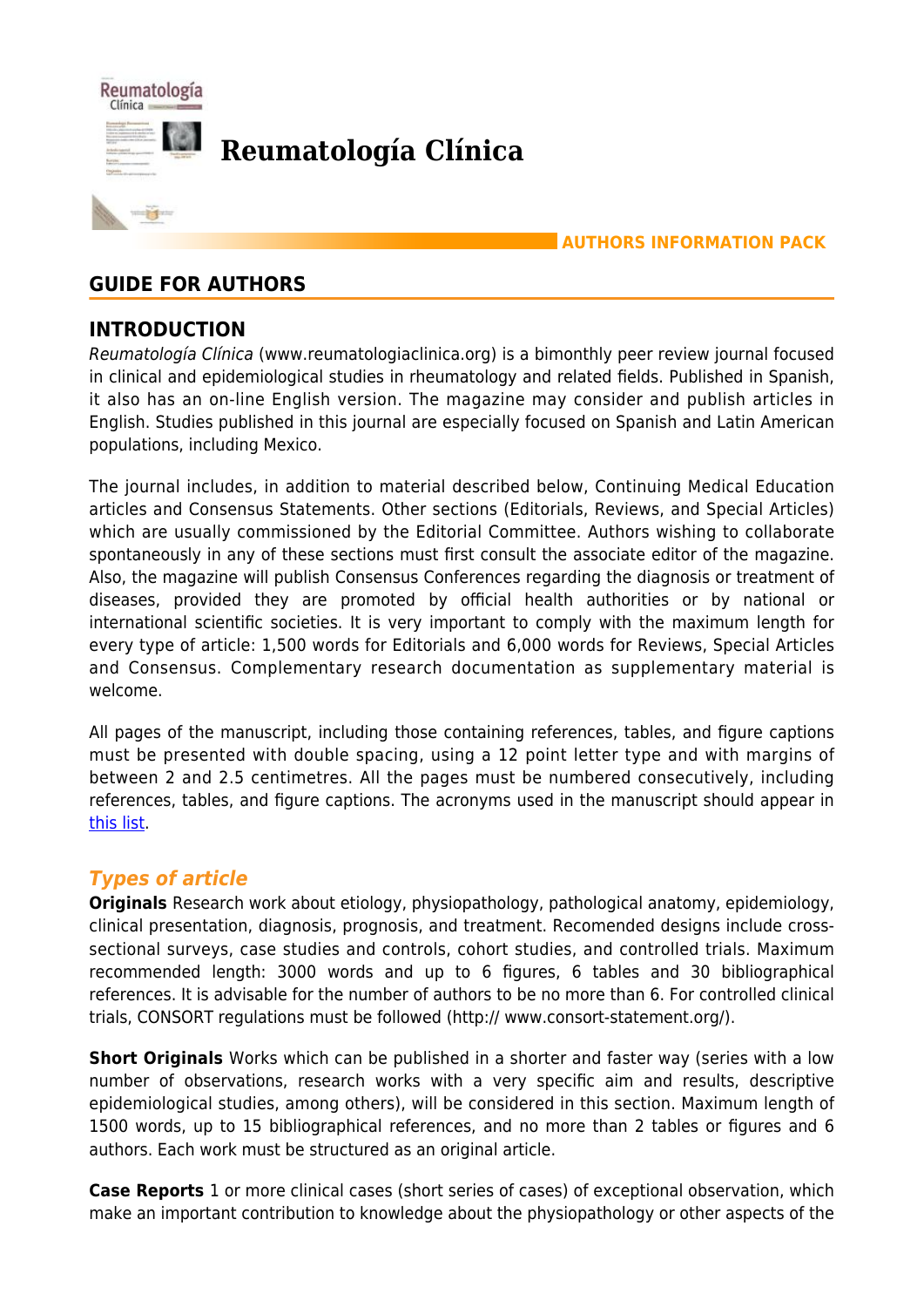process. They must consist of: Abstract, Introduction, Clinical Observation, Discussion, and Conclusions. Maximum length of 600 words, up to 1 figure and 1 table, and no more than 6 authors and 10 bibliographical references.

**Clinical Pathology Lecture Series** Clinical cases in the form of clinical pathology discussions, selected for their clinical relevance and their interest in the differential diagnosis process. Cases presented in Clinical Pathology Sessions may be sent. Maximum length: 6.000 words. Sections: 1. Presentation of the case(s), written by the presenter: 4 pages maximum. X-rays and other image techniques (up to a maximum of 3) necessary for the illustration of the discussion may be presented. 2) Differential diagnosis written by the discusser of the case: 6 pages maximum. 3. Clinical diagnosis by the discusser. 4. Result written by the presenter, with pathological anatomy discussion if appropriate (1 page maximum). 5. Observations and final result by the presenter (2 pages maximum). 6. References: maximum of 20 referred to by the discusser and 10 by the presenter, included in the text.

Letters to the Editor Preference is given to those letters which make reference to works published the previous month and those which offer opinions, observations or experiences whose characteristics enable them to be summed up in a short text. Maximum length of 600 words, 1 figure or 1 table, 10 bibliographical references and 4 authors. The letter shall begin with the following phrase: ''Mr Editor'' and shall continue with a short introduction, description of the material and methods, presentation of results, and discussion, but without separating or heading the different sections.

**Clinical Rheumatology in Images** Images of any type (ectoscopic, endoscopic, radiological, microbiological, pathological anatomy) which are highly demonstrative and which in themselves contain a didactic message will be published in this section. Those which combine several different aspects of those mentioned will take preference. They must be accompanied by a text of fewer than 300 words, including presentation of the clinical case, diagnosis and progress, brief comment to discuss the findings observed, and a maximum of 10 bibliographical references and 4 authors. Whenever possible, the photograph should include graphic resources (arrows, asterisks).

### *Contact details for submission*

You can send your manuscript at<https://www.editorialmanager.com/REUMATOLCLIN/default.aspx>

### *Language*

This journal is published in Spanish and in English language.

## *Submission checklist*

You can use this list to carry out a final check of your submission before you send it to the journal for review. Please check the relevant section in this Guide for Authors for more details.

#### **Ensure that the following items are present:**

One author has been designated as the corresponding author with contact details:

¿ E-mail address ¿ Full postal address All necessary files have been uploaded: Manuscript: ¿ Include keywords

¿ All figures (include relevant captions)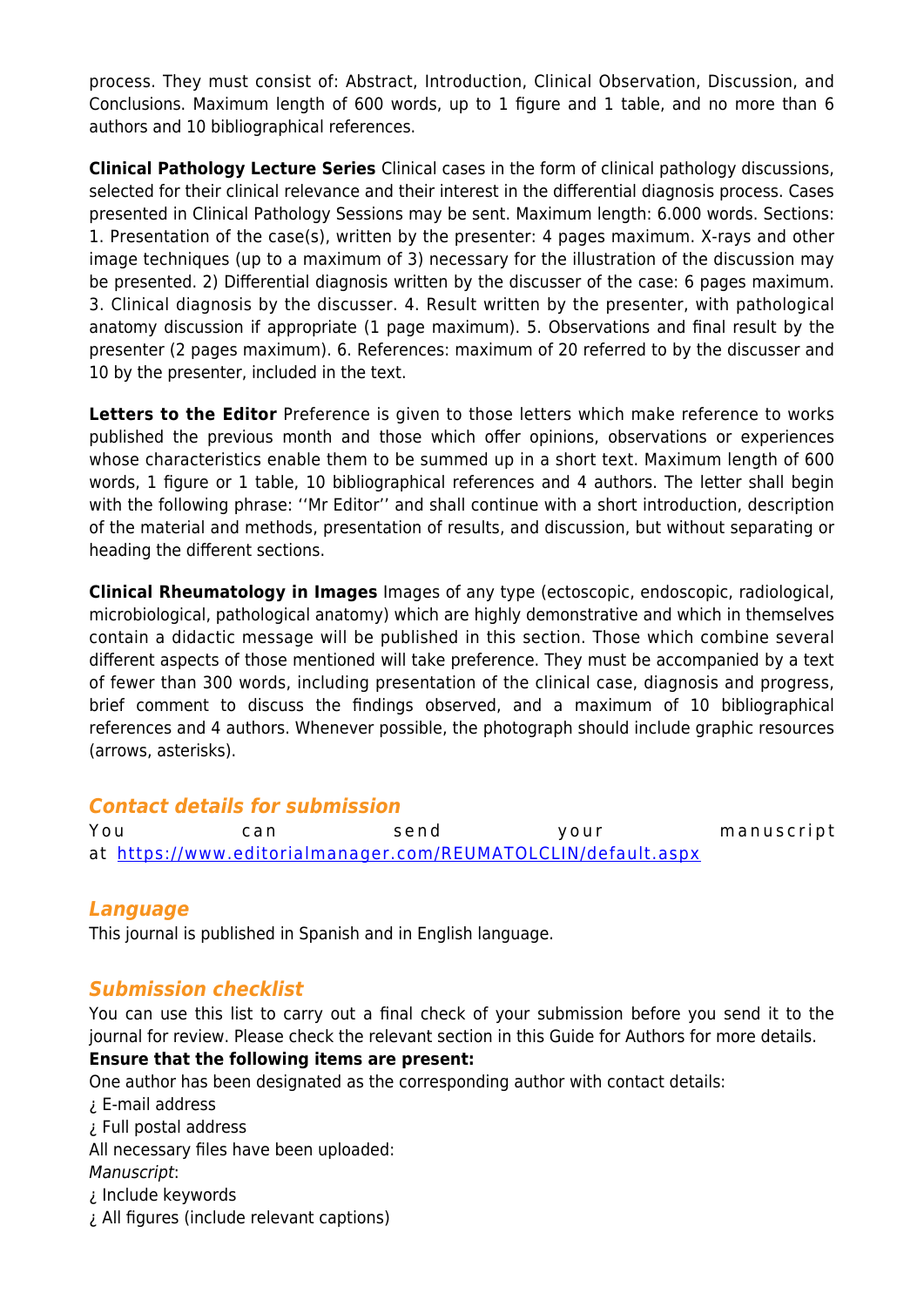- ¿ All tables (including titles, description, footnotes)
- ¿ Ensure all figure and table citations in the text match the files provided
- ¿ Indicate clearly if color should be used for any figures in print
- Graphical Abstracts / Highlights files (where applicable)
- Supplemental files (where applicable)
- Further considerations
- ¿ Manuscript has been 'spell checked' and 'grammar checked'
- ¿ All references mentioned in the Reference List are cited in the text, and vice versa

#### ¿ **Permission has been obtained for use of copyrighted material from other sources (including the Internet)**

 $\mu$  A competing interests statement is provided, even if the authors have no competing interests to declare

- ¿ Journal policies detailed in this guide have been reviewed
- ¿ Referee suggestions and contact details provided, based on journal requirements

For further information, visit our [Support Center.](https://service.elsevier.com/app/home/supporthub/publishing/)

# **BEFORE YOU BEGIN**

### *Ethics in publishing*

Please see our information pages on [Ethics in publishing](https://www.elsevier.com/about/policies/publishing-ethics) and [Ethical guidelines for journal](https://www.elsevier.com/authors/journal-authors/policies-and-ethics) [publication](https://www.elsevier.com/authors/journal-authors/policies-and-ethics).

# *Studies in humans and animals*

If the work involves the use of human subjects, the author should ensure that the work described has been carried out in accordance with [The Code of Ethics of the World Medical](https://www.wma.net/policies-post/wma-declaration-of-helsinki-ethical-principles-for-medical-research-involving-human-subjects/) **Association** (Declaration of Helsinki) for experiments involving humans. The manuscript should be in line with the [Recommendations for the Conduct, Reporting, Editing and Publication of](http://www.icmje.org/recommendations) [Scholarly Work in Medical Journals](http://www.icmje.org/recommendations) and aim for the inclusion of representative human populations (sex, age and ethnicity) as per those recommendations. The terms [sex and gender](https://www.who.int/gender-equity-rights/understanding/gender-definition/en/) should be used correctly.

Authors should include a statement in the manuscript that informed consent was obtained for experimentation with human subjects. The privacy rights of human subjects must always be observed.

All animal experiments should comply with the **ARRIVE guidelines** and should be carried out in accordance with the U.K. Animals (Scientific Procedures) Act, 1986 and associated guidelines, [EU Directive 2010/63/EU for animal experiments,](https://ec.europa.eu/environment/chemicals/lab_animals/legislation_en.htm) or the National Institutes of Health guide for the care and use of Laboratory animals (NIH Publications No. 8023, revised 1978) and the authors should clearly indicate in the manuscript that such guidelines have been followed. The sex of animals must be indicated, and where appropriate, the influence (or association) of sex on the results of the study.

## *Informed consent and patient details*

Studies on patients or volunteers require ethics committee approval and informed consent, which should be documented in the paper. Appropriate consents, permissions and releases must be obtained where an author wishes to include case details or other personal information or images of patients and any other individuals in an Elsevier publication. Written consents must be retained by the author but copies should not be provided to the journal. Only if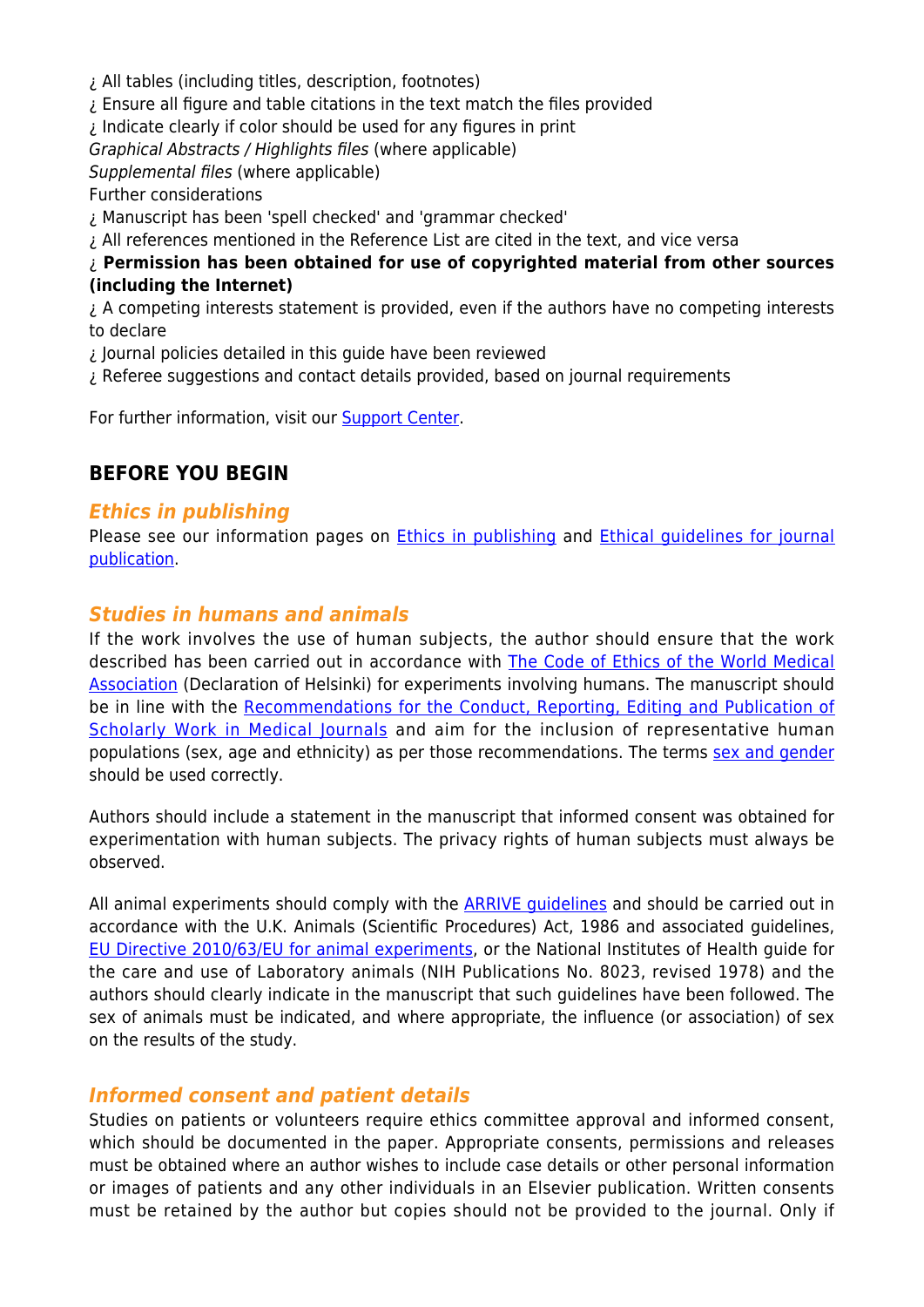specifically requested by the journal in exceptional circumstances (for example if a legal issue arises) the author must provide copies of the consents or evidence that such consents have been obtained. For more information, please review the **[Elsevier Policy on the Use of Images or](https://www.elsevier.com/about/policies/patient-consent)** [Personal Information of Patients or other Individuals](https://www.elsevier.com/about/policies/patient-consent). Unless you have written permission from the patient (or, where applicable, the next of kin), the personal details of any patient included in any part of the article and in any supplementary materials (including all illustrations and videos) must be removed before submission.

#### *Declaration of interest*

All authors must disclose any financial and personal relationships with other people or organizations that could inappropriately influence (bias) their work. Examples of potential competing interests include employment, consultancies, stock ownership, honoraria, paid expert testimony, patent applications/registrations, and grants or other funding. Authors must disclose any interests in two places: 1. A summary declaration of interest statement in the title page file (if double-blind) or the manuscript file (if single-blind). If there are no interests to declare then please state this: 'Declarations of interest: none'. This summary statement will be ultimately published if the article is accepted. 2. Detailed disclosures as part of a separate Declaration of Interest form, which forms part of the journal's official records. It is important for potential interests to be declared in both places and that the information matches. [More](https://service.elsevier.com/app/answers/detail/a_id/286/supporthub/publishing) [information.](https://service.elsevier.com/app/answers/detail/a_id/286/supporthub/publishing)

### *Submission declaration and verification*

Submission of an article implies that the work described has not been published previously (except in the form of an abstract or as part of a published lecture or academic thesis, see '[Multiple, redundant or concurrent publication](http://www.elsevier.com/authors/journal-authors/policies-and-ethics)' section of our ethics policy for more information), that it is not under consideration for publication elsewhere, that its publication is approved by all authors and tacitly or explicitly by the responsible authorities where the work was carried out, and that, if accepted, it will not be published elsewhere in the same form, in English or in any other language, including electronically without the written consent of the copyright-holder. To verify originality, your article may be checked by the originality detection service [Crossref](https://www.elsevier.com/editors/perk/plagiarism-complaints/plagiarism-detection) [Similarity Check.](https://www.elsevier.com/editors/perk/plagiarism-complaints/plagiarism-detection)

### *Authorship*

All authors should have made substantial contributions to all of the following: (1) the conception and design of the study, or acquisition of data, or analysis and interpretation of data, (2) drafting the article or revising it critically for important intellectual content, (3) final approval of the version to be submitted.

### *Changes to authorship*

Authors are expected to consider carefully the list and order of authors **before** submitting their manuscript and provide the definitive list of authors at the time of the original submission. Any addition, deletion or rearrangement of author names in the authorship list should be made only **before** the manuscript has been accepted and only if approved by the journal Editor. To request such a change, the Editor must receive the following from the **corresponding author**: (a) the reason for the change in author list and (b) written confirmation (e-mail, letter) from all authors that they agree with the addition, removal or rearrangement. In the case of addition or removal of authors, this includes confirmation from the author being added or removed.

Only in exceptional circumstances will the Editor consider the addition, deletion or rearrangement of authors **after** the manuscript has been accepted. While the Editor considers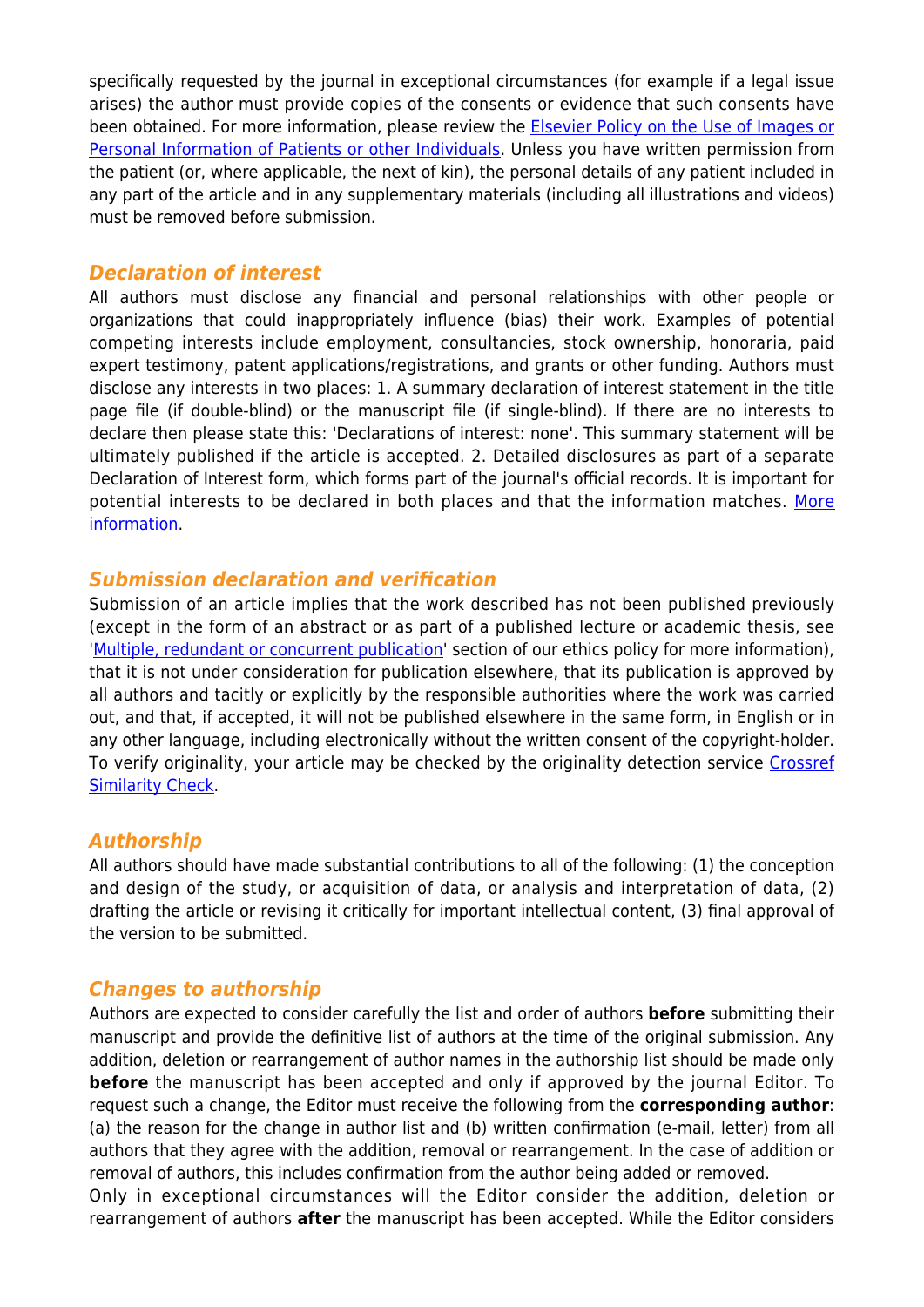the request, publication of the manuscript will be suspended. If the manuscript has already been published in an online issue, any requests approved by the Editor will result in a corrigendum.

# *Clinical trial results*

In line with the position of the International Committee of Medical Journal Editors, the journal will not consider results posted in the same clinical trials registry in which primary registration resides to be prior publication if the results posted are presented in the form of a brief structured (less than 500 words) abstract or table. However, divulging results in other circumstances (e.g., investors' meetings) is discouraged and may jeopardise consideration of the manuscript. Authors should fully disclose all posting in registries of results of the same or closely related work.

### Reporting clinical trials

Randomized controlled trials should be presented according to the CONSORT guidelines. At manuscript submission, authors must provide the CONSORT checklist accompanied by a flow diagram that illustrates the progress of patients through the trial, including recruitment, enrollment, randomization, withdrawal and completion, and a detailed description of the randomization procedure. The [CONSORT checklist and template flow diagram](http://www.consort-statement.org) are available online.

## Registration of clinical trials

Registration in a public trials registry is a condition for publication of clinical trials in this journal in accordance with [International Committee of Medical Journal Editors](http://www.icmje.org) recommendations. Trials must register at or before the onset of patient enrolment. The clinical trial registration number should be included at the end of the abstract of the article. A clinical trial is defined as any research study that prospectively assigns human participants or groups of humans to one or more health-related interventions to evaluate the effects of health outcomes. Health-related interventions include any intervention used to modify a biomedical or health-related outcome (for example drugs, surgical procedures, devices, behavioural treatments, dietary interventions, and process-of-care changes). Health outcomes include any biomedical or health-related measures obtained in patients or participants, including pharmacokinetic measures and adverse events. Purely observational studies (those in which the assignment of the medical intervention is not at the discretion of the investigator) will not require registration.

### Article transfer service

This journal is part of our Article Transfer Service. This means that if the Editor feels your article is more suitable in one of our other participating journals, then you may be asked to consider transferring the article to one of those. If you agree, your article will be transferred automatically on your behalf with no need to reformat. Please note that your article will be reviewed again by the new journal. [More information.](http://www.elsevier.com/authors/article-transfer-service)

# *Copyright*

Upon acceptance of an article, authors will be asked to complete a 'Journal Publishing Agreement' (see [more information](https://www.elsevier.com/about/policies/copyright) on this). An e-mail will be sent to the corresponding author confirming receipt of the manuscript together with a 'Journal Publishing Agreement' form or a link to the online version of this agreement.

Subscribers may reproduce tables of contents or prepare lists of articles including abstracts for internal circulation within their institutions. [Permission](https://www.elsevier.com/about/policies/copyright/permissions) of the Publisher is required for resale or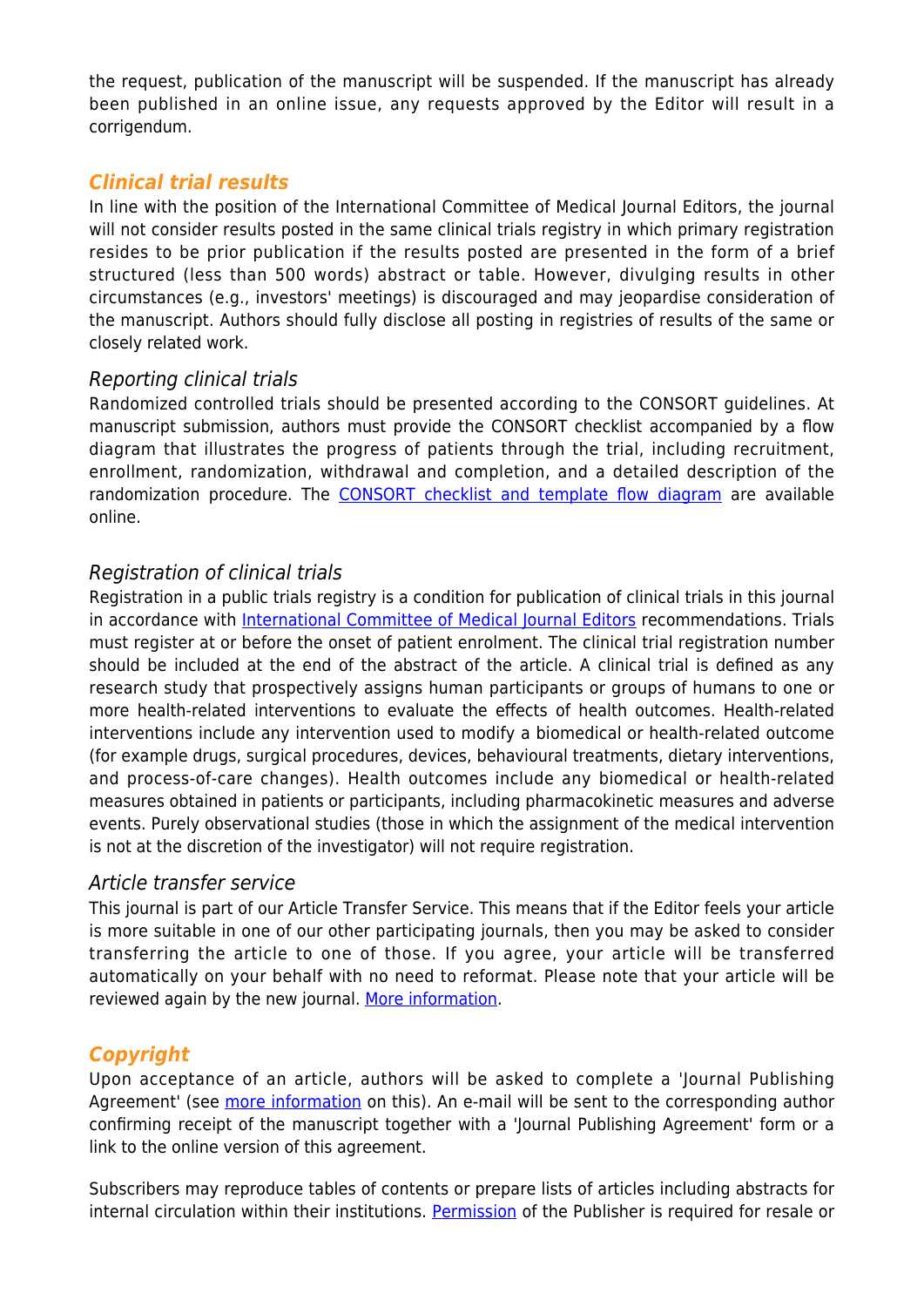distribution outside the institution and for all other derivative works, including compilations and translations. If excerpts from other copyrighted works are included, the author(s) must obtain written permission from the copyright owners and credit the source(s) in the article. Elsevier has [preprinted forms](http://www.elsevier.com/__data/assets/word_doc/0007/98656/Permission-Request-Form.docx) for use by authors in these cases.

#### **Author rights**

As an author you (or your employer or institution) have certain rights to reuse your work. [More](https://www.elsevier.com/about/policies/copyright) [information.](https://www.elsevier.com/about/policies/copyright)

#### Elsevier supports responsible sharing

Find out how you can [share your research](https://www.elsevier.com/authors/journal-authors/submit-your-paper/sharing-and-promoting-your-article) published in Elsevier journals.

### *Role of the funding source*

You are requested to identify who provided financial support for the conduct of the research and/or preparation of the article and to briefly describe the role of the sponsor(s), if any, in study design; in the collection, analysis and interpretation of data; in the writing of the report; and in the decision to submit the article for publication. If the funding source(s) had no such involvement then this should be stated.

### *Open Access*

Please visit our [Open Access page](https://www.reumatologiaclinica.org/en-open-access) from the Journal Homepage for more information.

### Elsevier Researcher Academy

[Researcher Academy](https://researcheracademy.elsevier.com/) is a free e-learning platform designed to support early and mid-career researchers throughout their research journey. The "Learn" environment at Researcher Academy offers several interactive modules, webinars, downloadable guides and resources to guide you through the process of writing for research and going through peer review. Feel free to use these free resources to improve your submission and navigate the publication process with ease.

### Language (usage and editing services)

Please write your text in good English (American or British usage is accepted, but not a mixture of these). Authors who feel their English language manuscript may require editing to eliminate possible grammatical or spelling errors and to conform to correct scientific English may wish to use the [English Language Editing service](https://webshop.elsevier.com/language-editing-services/language-editing/) available from Elsevier's Author Services.

### *Submission*

Our online submission system guides you stepwise through the process of entering your article details and uploading your files. The system converts your article files to a single PDF file used in the peer-review process. Editable files (e.g., Word, LaTeX) are required to typeset your article for final publication. All correspondence, including notification of the Editor's decision and requests for revision, is sent by e-mail.

#### Submit your article

Please submit your article via<https://www.editorialmanager.com/REUMATOLCLIN/default.aspx>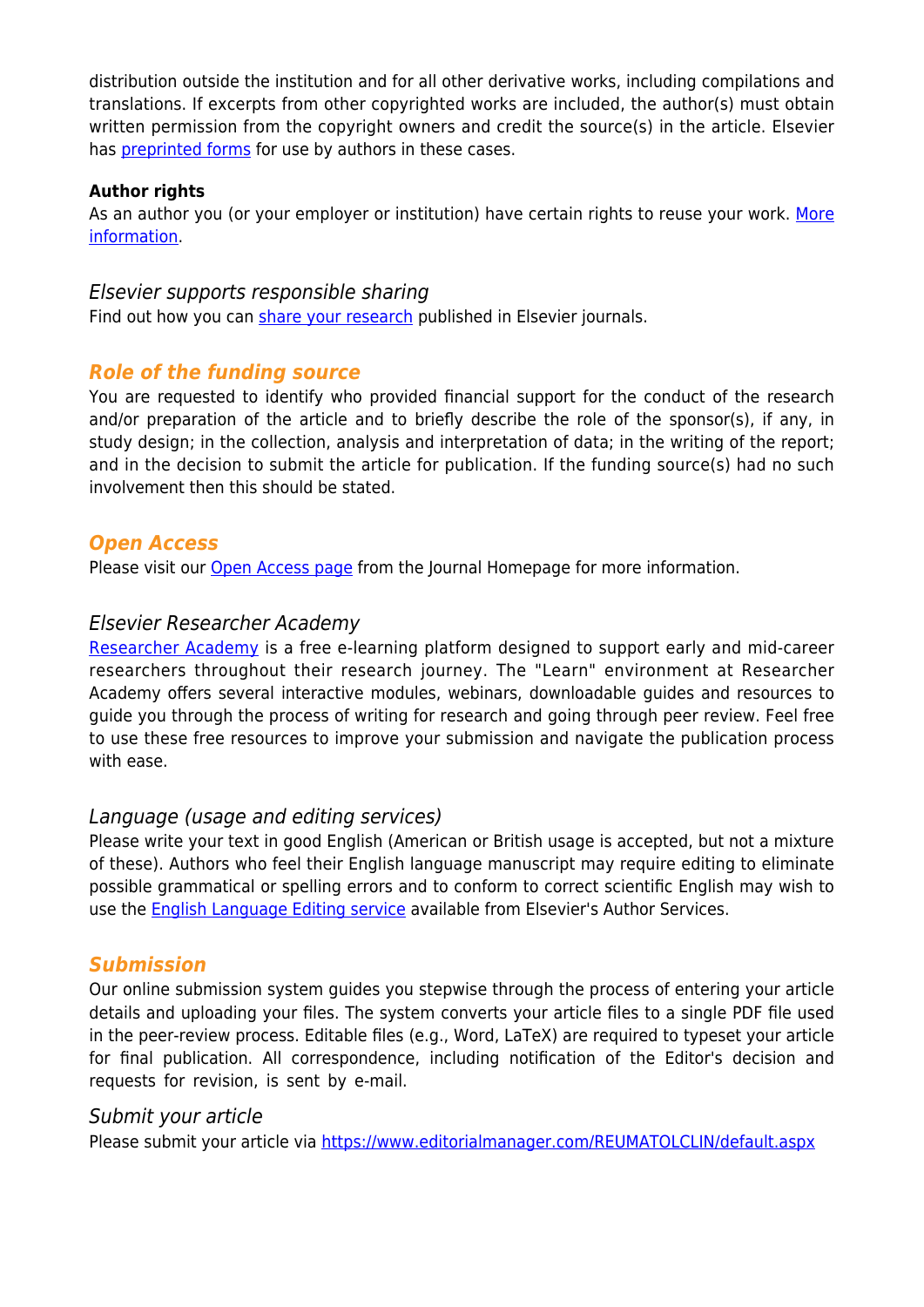### Referees

Please submit the names and institutional e-mail addresses of several potential referees. For more details, visit our [Support site.](https://service.elsevier.com/app/answers/detail/a_id/8238/kw/8238/p/10523/supporthub/publishing) Note that the editor retains the sole right to decide whether or not the suggested reviewers are used.

### **PREPARATION**

#### *Peer review*

This journal operates a double anonymized review process. All contributions will be initially assessed by the editor for suitability for the journal. Papers deemed suitable are then typically sent to a minimum of two independent expert reviewers to assess the scientific quality of the paper. The Editor is responsible for the final decision regarding acceptance or rejection of articles. The Editor's decision is final. Editors are not involved in decisions about papers which they have written themselves or have been written by family members or colleagues or which relate to products or services in which the editor has an interest. Any such submission is subject to all of the journal's usual procedures, with peer review handled independently of the relevant editor and their research groups. [More information on types of peer review](http://www.elsevier.com/reviewers/what-is-peer-review).

### *Double-blind review*

This journal uses double-anonymized review, which means the identities of the authors are concealed from the reviewers, and vice versa. [More information](http://www.elsevier.com/reviewers/what-is-peer-review) is available on our website. To facilitate this, please include the following separately:

Title page (with author details): This should include the title, authors' names affiliations, acknowledgements and any Declaration of Interest statement, and a complete address for the corresponding author including an e-mail address.

Anonymized manuscript (no author details): The main body of the paper (including the references, figures, tables and any acknowledgements) should not include any identifying information, such as the authors' names or affiliations.

## Use of word processing software

It is important that the file be saved in the native format of the word processor used. The text should be in single-column format. Keep the layout of the text as simple as possible. Most formatting codes will be removed and replaced on processing the article. In particular, do not use the word processor's options to justify text or to hyphenate words. However, do use bold face, italics, subscripts, superscripts etc. When preparing tables, if you are using a table grid, use only one grid for each individual table and not a grid for each row. If no grid is used, use tabs, not spaces, to align columns. The electronic text should be prepared in a way very similar to that of conventional manuscripts (see also the [Guide to Publishing with Elsevier](https://www.elsevier.com/authors/journal-authors/submit-your-paper)). Note that source files of figures, tables and text graphics will be required whether or not you embed your figures in the text. See also the section on Electronic artwork.

To avoid unnecessary errors you are strongly advised to use the 'spell-check' and 'grammarcheck' functions of your word processor.

## *Article structure*

### Subdivision - unnumbered sections

Divide your article into clearly defined sections. Each subsection is given a brief heading. Each heading should appear on its own separate line. Subsections should be used as much as possible when cross-referencing text: refer to the subsection by heading as opposed to simply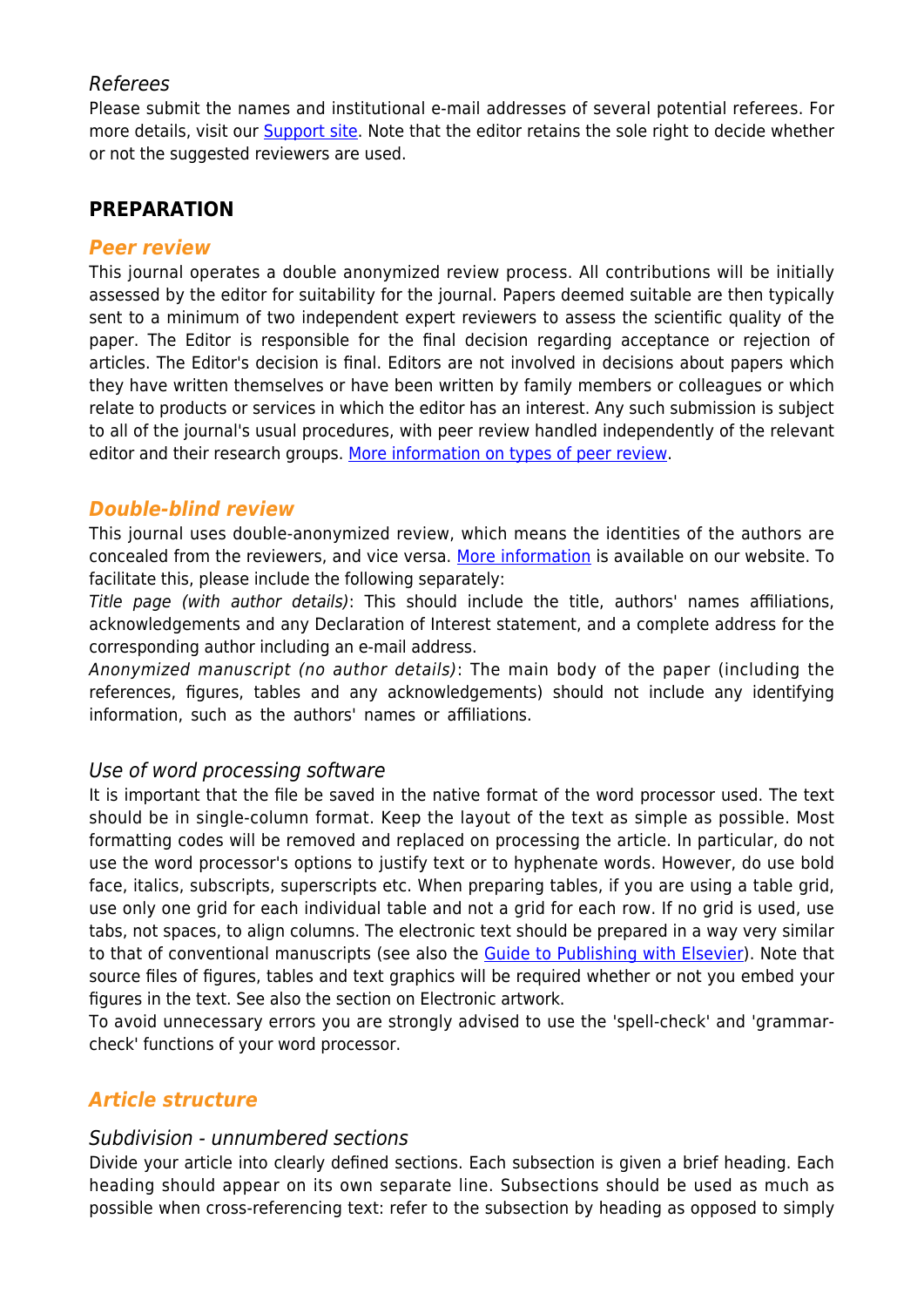'the text'.

#### Introduction

State the objectives of the work and provide an adequate background, avoiding a detailed literature survey or a summary of the results.

### Material and methods

Provide sufficient details to allow the work to be reproduced by an independent researcher. Methods that are already published should be summarized, and indicated by a reference. If quoting directly from a previously published method, use quotation marks and also cite the source. Any modifications to existing methods should also be described.

#### Results

Results should be clear and concise.

### **Discussion**

This should explore the significance of the results of the work, not repeat them. A combined Results and Discussion section is often appropriate. Avoid extensive citations and discussion of published literature.

### Conclusions

The main conclusions of the study may be presented in a short Conclusions section, which may stand alone or form a subsection of a Discussion or Results and Discussion section.

## *Essential title page information*

• *Title***.** Concise and informative. Titles are often used in information-retrieval systems. Avoid abbreviations and formulae where possible.

• *Author names and affiliations***.** Please clearly indicate the given name(s) and family name(s) of each author and check that all names are accurately spelled. You can add your name between parentheses in your own script behind the English transliteration. Present the authors' affiliation addresses (where the actual work was done) below the names. Indicate all affiliations with a lower-case superscript letter immediately after the author's name and in front of the appropriate address. Provide the full postal address of each affiliation, including the country name and, if available, the e-mail address of each author.

• *Corresponding author***.** Clearly indicate who will handle correspondence at all stages of refereeing and publication, also post-publication. This responsibility includes answering any future queries about Methodology and Materials. **Ensure that the e-mail address is given and that contact details are kept up to date by the corresponding author.**

• *Present/permanent address***.** If an author has moved since the work described in the article was done, or was visiting at the time, a 'Present address' (or 'Permanent address') may be indicated as a footnote to that author's name. The address at which the author actually did the work must be retained as the main, affiliation address. Superscript Arabic numerals are used for such footnotes.

### Highlights

Highlights are a short collection of bullet points that convey the core findings of the article. Highlights are optional and should be submitted in a separate editable file in the online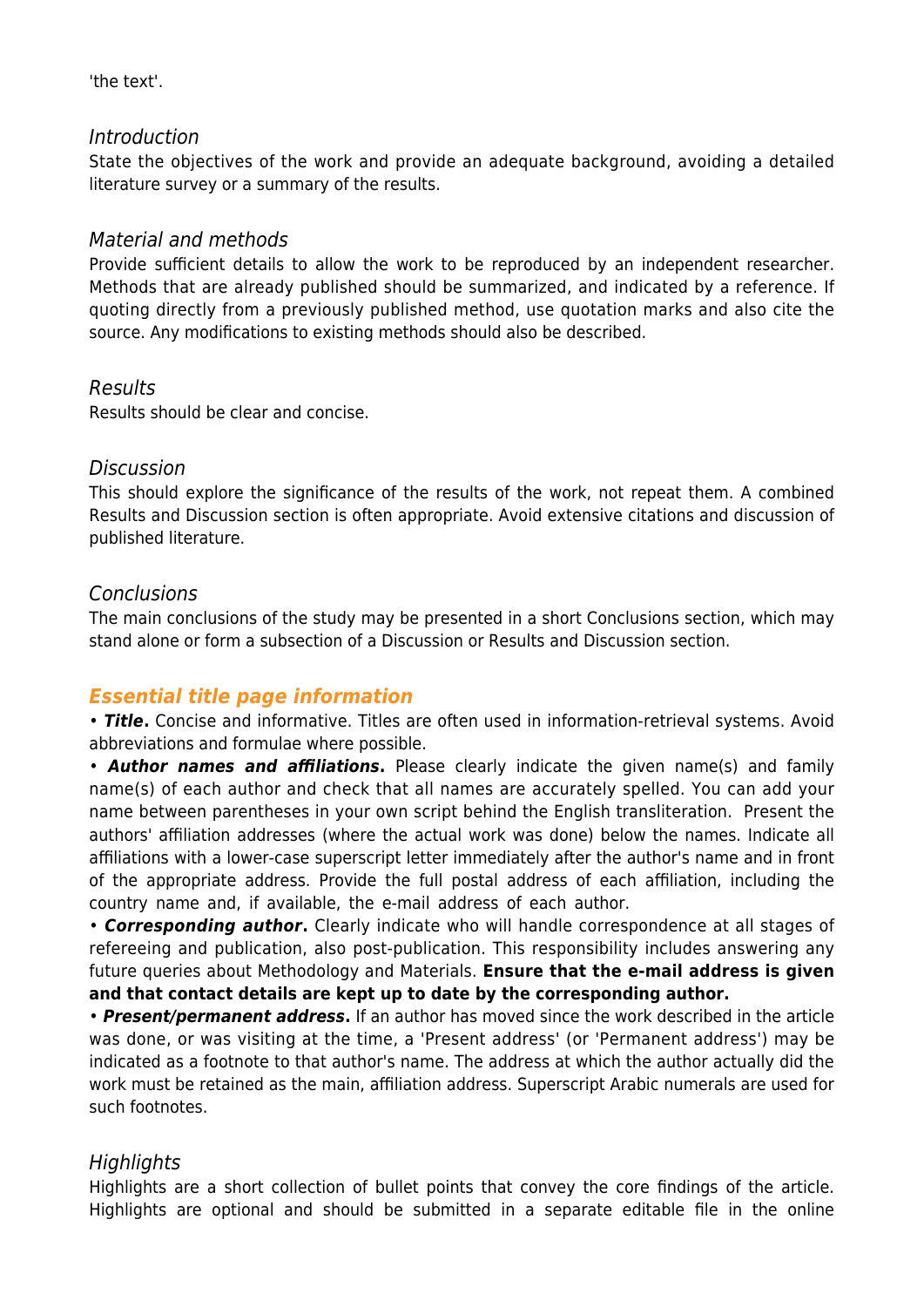submission system. Please use 'Highlights' in the file name and include 3 to 5 bullet points (maximum 85 characters, including spaces, per bullet point). You can view [example Highlights](http://www.elsevier.com/highlights) on our information site.

### *Structured abstract*

A structured abstract, by means of appropriate headings, should provide the context or background for the research and should state its purpose, basic procedures (selection of study subjects or laboratory animals, observational and analytical methods), main findings (giving specific effect sizes and their statistical significance, if possible), and principal conclusions. It should emphasize new and important aspects of the study or observations.

The headings will consist of: «Introduction and Objectives», «Patients or Materials and Methods», «Results» y «Discussion and Conclusions».

### Graphical abstract

Although a graphical abstract is optional, its use is encouraged as it draws more attention to the online article. The graphical abstract should summarize the contents of the article in a concise, pictorial form designed to capture the attention of a wide readership. Graphical abstracts should be submitted as a separate file in the online submission system. Image size: Please provide an image with a minimum of 531  $\times$  1328 pixels (h  $\times$  w) or proportionally more. The image should be readable at a size of 5  $\times$  13 cm using a regular screen resolution of 96 dpi. Preferred file types: TIFF, EPS, PDF or MS Office files. You can view **Example Graphical Abstracts** on our information site.

Authors can make use of Elsevier's Illustration and Enhancement service to ensure the best presentation of their images and in accordance with all technical requirements: **[Illustration](http://webshop.elsevier.com/illustration-services/)** [Service](http://webshop.elsevier.com/illustration-services/).

### *Keywords*

Immediately after the abstract, provide a maximum of 6 keywords, using British spelling and avoiding general and plural terms and multiple concepts (avoid, for example, 'and', 'of'). Be sparing with abbreviations: only abbreviations firmly established in the field may be eligible. These keywords will be used for indexing purposes.

### Abbreviations

Define abbreviations that are not standard in this field in a footnote to be placed on the first page of the article. Such abbreviations that are unavoidable in the abstract must be defined at their first mention there, as well as in the footnote. Ensure consistency of abbreviations throughout the article.

### Acknowledgements

Collate acknowledgements in a separate section at the end of the article before the references and do not, therefore, include them on the title page, as a footnote to the title or otherwise. List here those individuals who provided help during the research (e.g., providing language help, writing assistance or proof reading the article, etc.).

#### Formatting of funding sources

List funding sources in this standard way to facilitate compliance to funder's requirements:

Funding: This work was supported by the National Institutes of Health [grant numbers xxxx,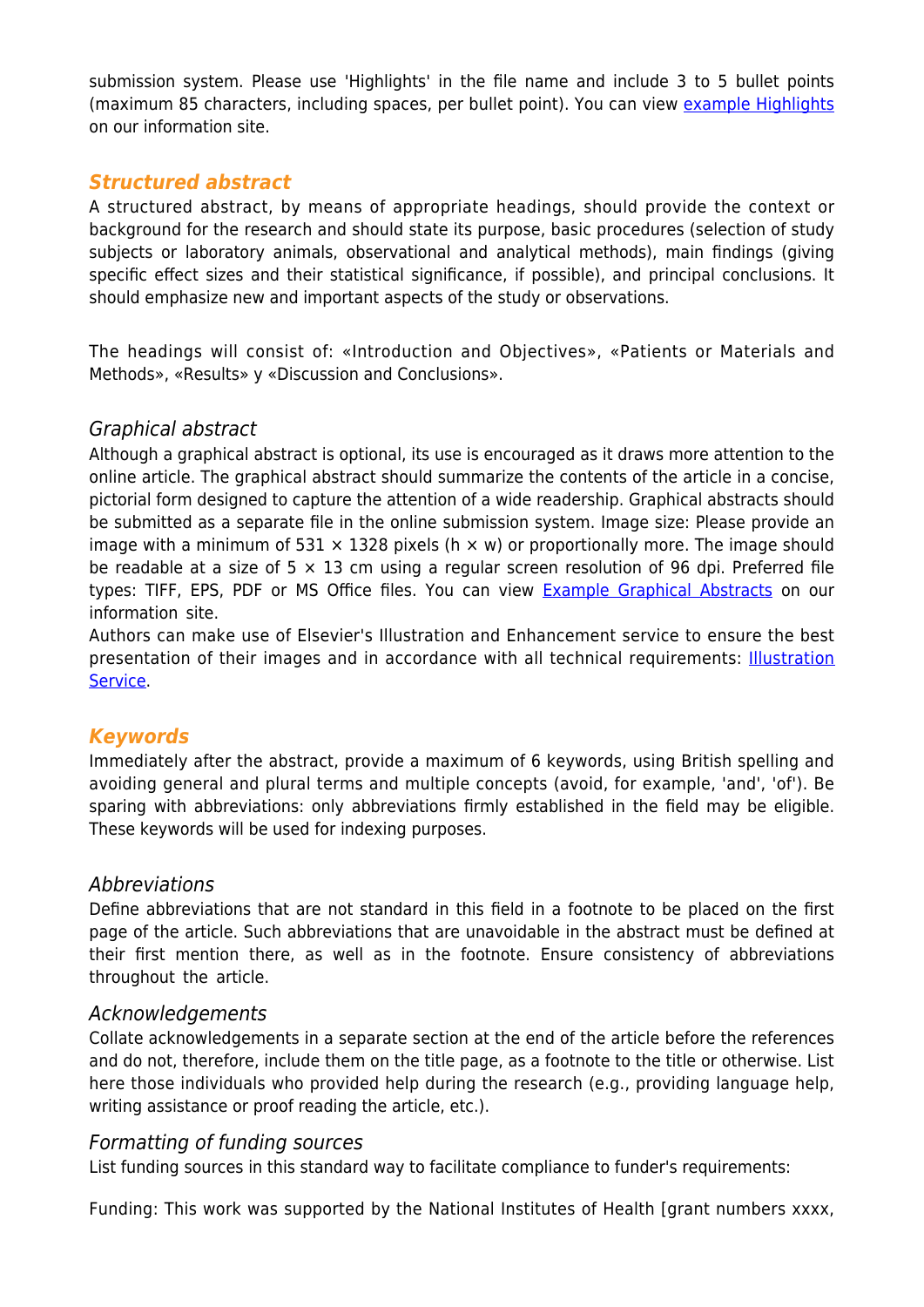yyyy]; the Bill & Melinda Gates Foundation, Seattle, WA [grant number zzzz]; and the United States Institutes of Peace [grant number aaaa].

It is not necessary to include detailed descriptions on the program or type of grants and awards. When funding is from a block grant or other resources available to a university, college, or other research institution, submit the name of the institute or organization that provided the funding.

If no funding has been provided for the research, please include the following sentence:

This research did not receive any specific grant from funding agencies in the public, commercial, or not-for-profit sectors.

### Units

Follow internationally accepted rules and conventions: use the international system of units (SI). If other units are mentioned, please give their equivalent in SI.

### *Artwork*

### Image manipulation

Whilst it is accepted that authors sometimes need to manipulate images for clarity, manipulation for purposes of deception or fraud will be seen as scientific ethical abuse and will be dealt with accordingly. For graphical images, this journal is applying the following policy: no specific feature within an image may be enhanced, obscured, moved, removed, or introduced. Adjustments of brightness, contrast, or color balance are acceptable if and as long as they do not obscure or eliminate any information present in the original. Nonlinear adjustments (e.g. changes to gamma settings) must be disclosed in the figure legend.

## Electronic artwork

General points

- Make sure you use uniform lettering and sizing of your original artwork.
- Embed the used fonts if the application provides that option.

• Aim to use the following fonts in your illustrations: Arial, Courier, Times New Roman, Symbol, or use fonts that look similar.

- Number the illustrations according to their sequence in the text.
- Use a logical naming convention for your artwork files.
- Provide captions to illustrations separately.
- Size the illustrations close to the desired dimensions of the published version.
- Submit each illustration as a separate file.
- Ensure that color images are accessible to all, including those with impaired color vision.

A detailed [guide on electronic artwork](https://www.elsevier.com/authors/author-schemas/artwork-and-media-instructions) is available.

### **You are urged to visit this site; some excerpts from the detailed information are given here.**

### Formats

If your electronic artwork is created in a Microsoft Office application (Word, PowerPoint, Excel) then please supply 'as is' in the native document format.

Regardless of the application used other than Microsoft Office, when your electronic artwork is finalized, please 'Save as' or convert the images to one of the following formats (note the resolution requirements for line drawings, halftones, and line/halftone combinations given below):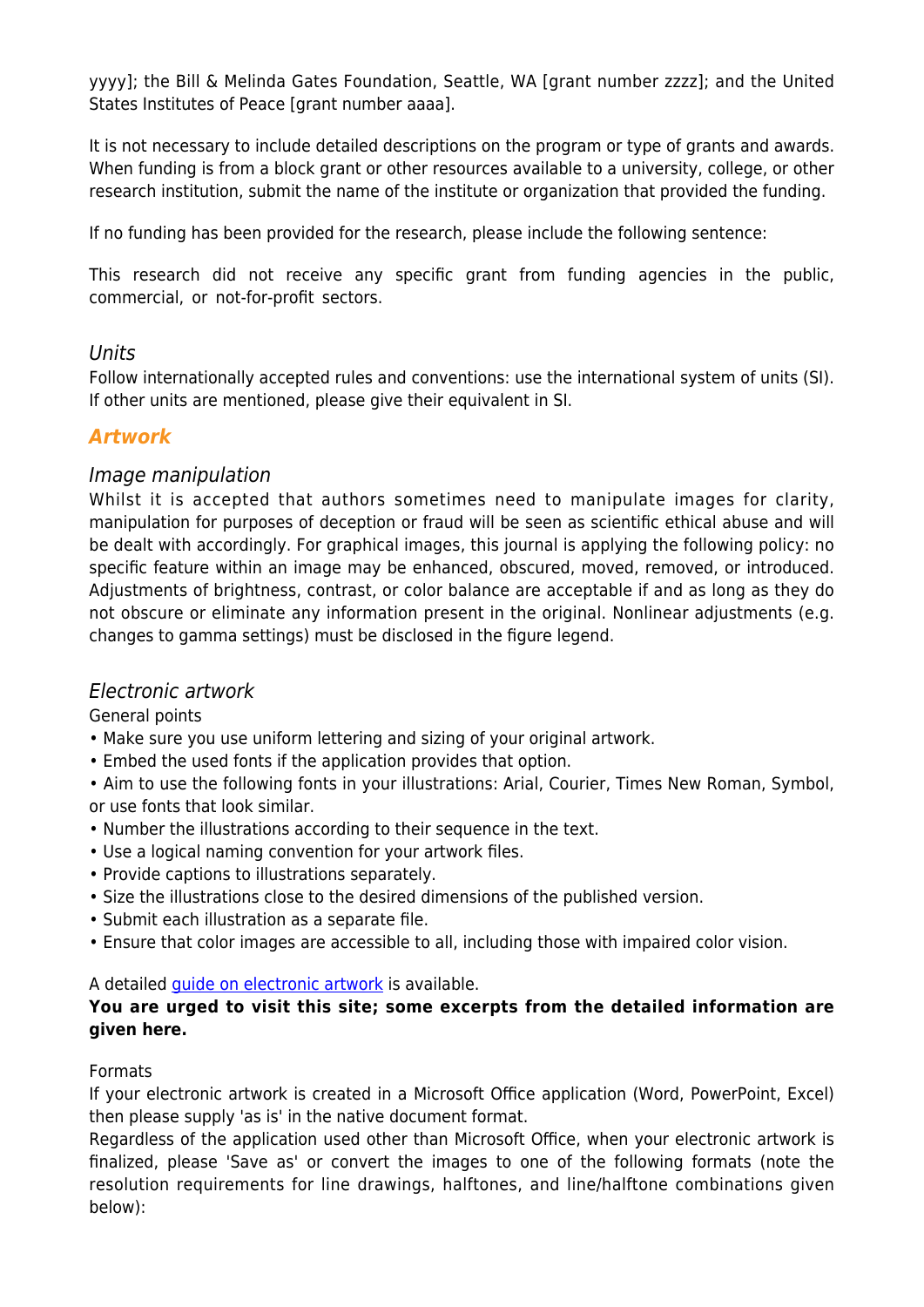EPS (or PDF): Vector drawings, embed all used fonts.

TIFF (or JPEG): Color or grayscale photographs (halftones), keep to a minimum of 300 dpi.

TIFF (or JPEG): Bitmapped (pure black & white pixels) line drawings, keep to a minimum of 1000 dpi.

TIFF (or JPEG): Combinations bitmapped line/half-tone (color or grayscale), keep to a minimum of 500 dpi.

#### **Please do not:**

- Supply files that are optimized for screen use (e.g., GIF, BMP, PICT, WPG); these typically have a low number of pixels and limited set of colors;
- Supply files that are too low in resolution;
- Submit graphics that are disproportionately large for the content.

### Color artwork

Please make sure that artwork files are in an acceptable format (TIFF (or JPEG), EPS (or PDF) or MS Office files) and with the correct resolution. If, together with your accepted article, you submit usable color figures then Elsevier will ensure, at no additional charge, that these figures will appear in color online (e.g., ScienceDirect and other sites). [Further information on the](https://www.elsevier.com/authors/author-schemas/artwork-and-media-instructions) [preparation of electronic artwork](https://www.elsevier.com/authors/author-schemas/artwork-and-media-instructions).

### Illustration services

[Elsevier's Autor Services](https://webshop.elsevier.com/illustration-services/) offers Illustration Services to authors preparing to submit a manuscript but concerned about the quality of the images accompanying their article. Elsevier's expert illustrators can produce scientific, technical and medical-style images, as well as a full range of charts, tables and graphs. Image 'polishing' is also available, where our illustrators take your image(s) and improve them to a professional standard. Please visit the website to find out more.

### Figure captions

Ensure that each illustration has a caption. Supply captions separately, not attached to the figure. A caption should comprise a brief title (**not** on the figure itself) and a description of the illustration. Keep text in the illustrations themselves to a minimum but explain all symbols and abbreviations used.

## *Tables*

Please submit tables as editable text and not as images. Tables can be placed either next to the relevant text in the article, or on separate page(s) at the end. Number tables consecutively in accordance with their appearance in the text and place any table notes below the table body. Be sparing in the use of tables and ensure that the data presented in them do not duplicate results described elsewhere in the article. Please avoid using vertical rules and shading in table cells.

## *References*

### Citation in text

Please ensure that every reference cited in the text is also present in the reference list (and vice versa). Any references cited in the abstract must be given in full. Unpublished results and personal communications are not recommended in the reference list, but may be mentioned in the text. If these references are included in the reference list they should follow the standard reference style of the journal and should include a substitution of the publication date with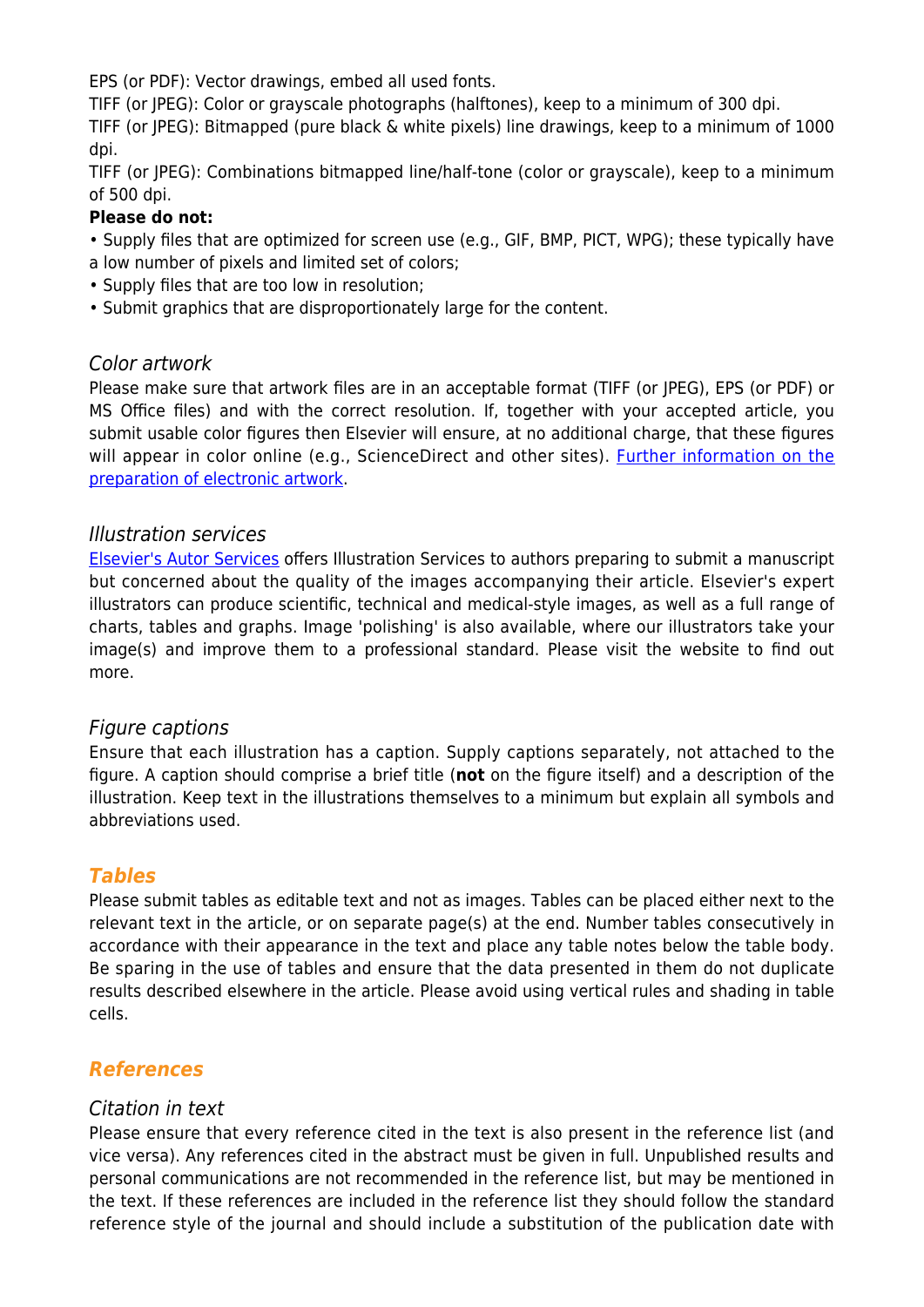either 'Unpublished results' or 'Personal communication'. Citation of a reference as 'in press' implies that the item has been accepted for publication.

### Reference links

Increased discoverability of research and high quality peer review are ensured by online links to the sources cited. In order to allow us to create links to abstracting and indexing services, such as Scopus, CrossRef and PubMed, please ensure that data provided in the references are correct. Please note that incorrect surnames, journal/book titles, publication year and pagination may prevent link creation. When copying references, please be careful as they may already contain errors. Use of the DOI is highly encouraged.

A DOI is guaranteed never to change, so you can use it as a permanent link to any electronic article. An example of a citation using DOI for an article not yet in an issue is: VanDecar J.C., Russo R.M., James D.E., Ambeh W.B., Franke M. (2003). Aseismic continuation of the Lesser Antilles slab beneath northeastern Venezuela. Journal of Geophysical Research, [https://doi.org/10.1029/2001JB000884.](https://doi.org/10.1029/2001JB000884) Please note the format of such citations should be in the same style as all other references in the paper.

### Web references

As a minimum, the full URL should be given and the date when the reference was last accessed. Any further information, if known (DOI, author names, dates, reference to a source publication, etc.), should also be given. Web references can be listed separately (e.g., after the reference list) under a different heading if desired, or can be included in the reference list.

### Data references

This journal encourages you to cite underlying or relevant datasets in your manuscript by citing them in your text and including a data reference in your Reference List. Data references should include the following elements: author name(s), dataset title, data repository, version (where available), year, and global persistent identifier. Add [dataset] immediately before the reference so we can properly identify it as a data reference. This identifier will not appear in your published article.

### References in a special issue

Please ensure that the words 'this issue' are added to any references in the list (and any citations in the text) to other articles in the same Special Issue.

## Reference management software

Most Elsevier journals have their reference template available in many of the most popular reference management software products. These include all products that support [Citation Style](https://citationstyles.org) [Language styles,](https://citationstyles.org) such as [Mendeley.](https://www.mendeley.com/reference-management/reference-manager/) Using citation plug-ins from these products, authors only need to select the appropriate journal template when preparing their article, after which citations and bibliographies will be automatically formatted in the journal's style. If no template is yet available for this journal, please follow the format of the sample references and citations as shown in this Guide. If you use reference management software, please ensure that you remove all field codes before submitting the electronic manuscript. [More information on how to](https://service.elsevier.com/app/answers/detail/a_id/26093) [remove field codes from different reference management software](https://service.elsevier.com/app/answers/detail/a_id/26093).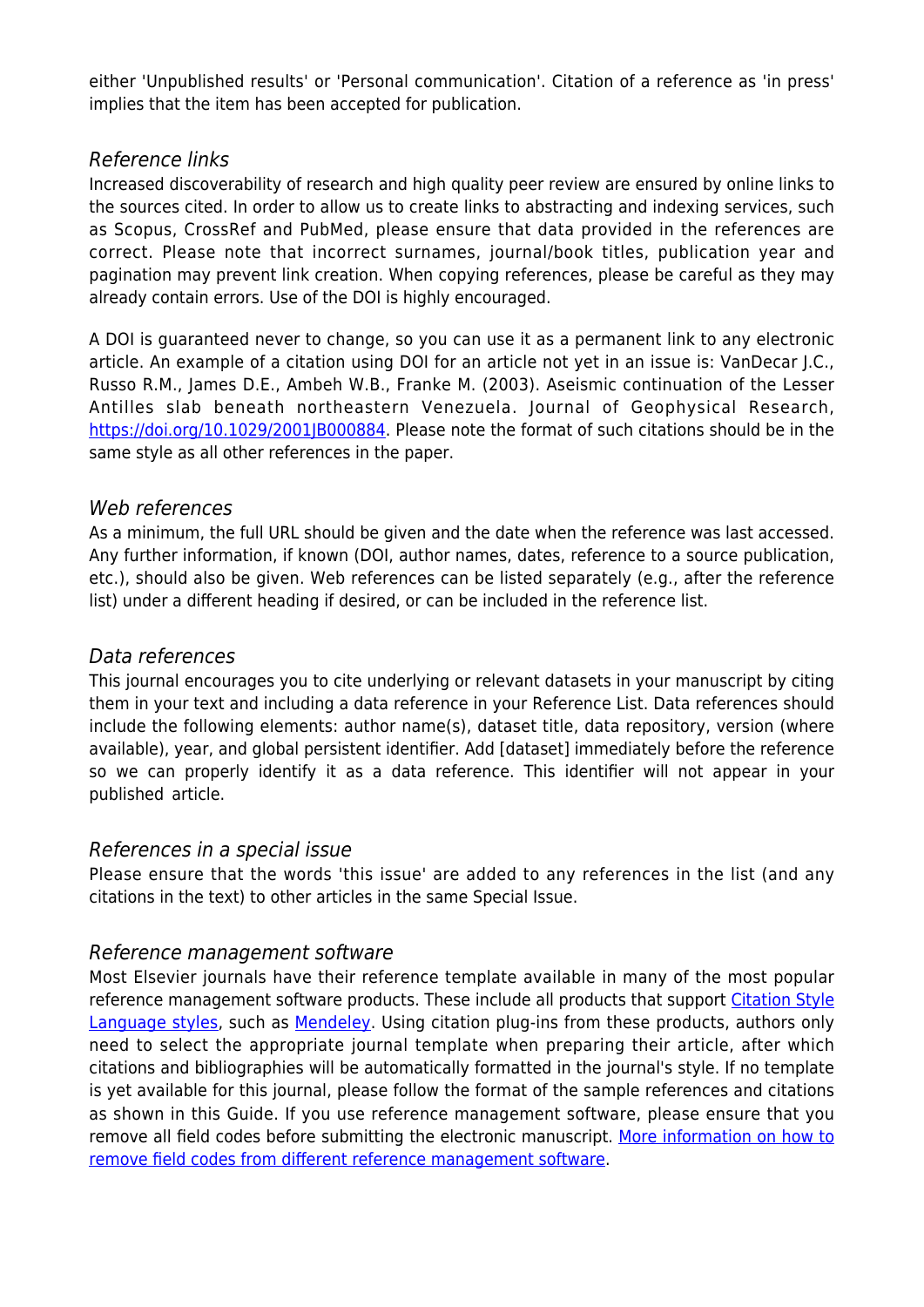## Reference style

Text: Indicate references by superscript numbers in the text. The actual authors can be referred to, but the reference number(s) must always be given.

List: Number the references in the list in the order in which they appear in the text.

Examples:

Reference to a journal publication:

1. Van der Geer J, Hanraads JAJ, Lupton RA. The art of writing a scientific article. J Sci Commun 2010;**163**:51¿9. [https://doi.org/10.1016/j.Sc.2010.00372.](https://doi.org/10.1016/j.Sc.2010.00372)

Reference to a journal publication with an article number:

2. Van der Geer J, Hanraads JAJ, Lupton RA. The art of writing a scientific article. Heliyon. 2018;**19**:e00205. [https://doi.org/10.1016/j.heliyon.2018.e00205.](https://doi.org/10.1016/j.heliyon.2018.e00205)

Reference to a book:

3. Strunk Jr W, White EB. The elements of style. 4th ed. New York: Longman; 2000.

Reference to a chapter in an edited book:

4. Mettam GR, Adams LB. How to prepare an electronic version of your article. In: Jones BS, Smith RZ, editors. Introduction to the electronic age, New York: E-Publishing Inc; 2009, p. 281¿304.

Reference to a website:

5. Cancer Research UK. Cancer statistics reports for the UK, <http://www.cancerresearchuk.org/aboutcancer/statistics/cancerstatsreport/>; 2003 [accessed 13 March 2003].

Reference to a dataset:

[dataset] 6. Oguro M, Imahiro S, Saito S, Nakashizuka T. Mortality data for Japanese oak wilt disease and surrounding forest compositions, Mendeley Data, v1; 2015. <https://doi.org/10.17632/xwj98nb39r.1>.

Note shortened form for last page number. e.g., 51¿9, and that for more than 6 authors the first 6 should be listed followed by 'et al.' For further details you are referred to 'Uniform Requirements for Manuscripts submitted to Biomedical Journals' (J Am Med Assoc 1997;**277**:927¿34)(see also [Samples of Formatted References\)](https://www.nlm.nih.gov/bsd/uniform_requirements.html).

## Journal abbreviations source

Journal names should be abbreviated according to the [List of Title Word Abbreviations](https://www.issn.org/services/online-services/access-to-the-ltwa/).

# *Video*

Elsevier accepts video material and animation sequences to support and enhance your scientific research. Authors who have video or animation files that they wish to submit with their article are strongly encouraged to include links to these within the body of the article. This can be done in the same way as a figure or table by referring to the video or animation content and noting in the body text where it should be placed. All submitted files should be properly labeled so that they directly relate to the video file's content. In order to ensure that your video or animation material is directly usable, please provide the file in one of our recommended file formats with a preferred maximum size of 150 MB per file, 1 GB in total. Video and animation files supplied will be published online in the electronic version of your article in Elsevier Web products, including **ScienceDirect**. Please supply 'stills' with your files: you can choose any frame from the video or animation or make a separate image. These will be used instead of standard icons and will personalize the link to your video data. For more detailed instructions please visit our [video instruction pages](https://www.elsevier.com/authors/author-schemas/artwork-and-media-instructions). Note: since video and animation cannot be embedded in the print version of the journal, please provide text for both the electronic and the print version for the portions of the article that refer to this content.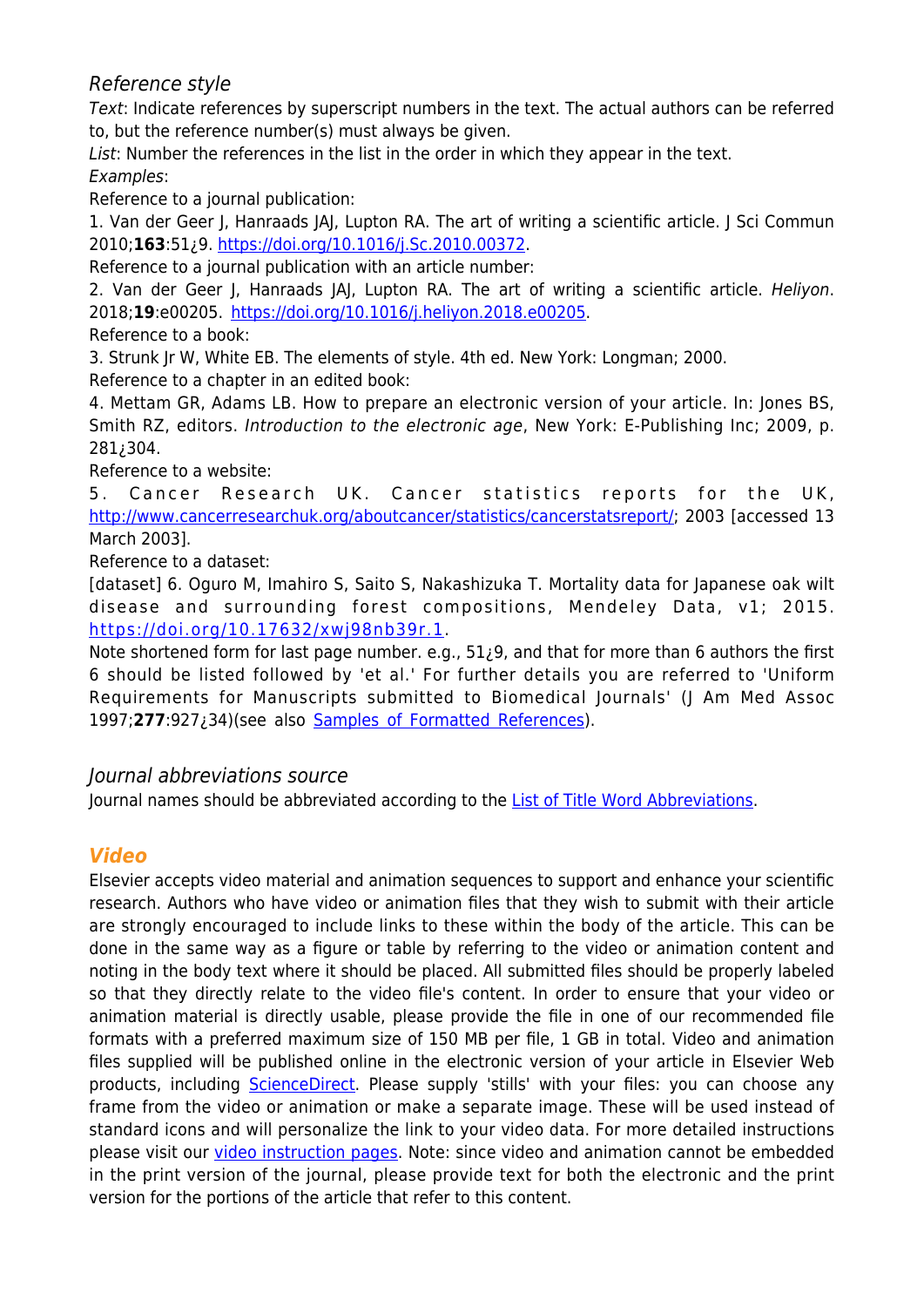#### *Supplementary material*

Supplementary material such as applications, images and sound clips, can be published with your article to enhance it. Submitted supplementary items are published exactly as they are received (Excel or PowerPoint files will appear as such online). Please submit your material together with the article and supply a concise, descriptive caption for each supplementary file. If you wish to make changes to supplementary material during any stage of the process, please make sure to provide an updated file. Do not annotate any corrections on a previous version. Please switch off the 'Track Changes' option in Microsoft Office files as these will appear in the published version.

#### *RESEARCH DATA*

This journal encourages you to share data that supports your research publication in an appropriate data repository, and enables you to interlink the data with your published articles. If you are sharing data, you are encouraged to cite the data in your manuscript and reference list. Please refer to the "References" section for more information about data citation.

Research data refers to the results of observations or experimentation that validate research findings. To facilitate reproducibility and data reuse, this journal also encourages you to share your software, code, models, algorithms, protocols, methods and other useful materials related to the project.

For more information on depositing, sharing and using research data and other relevant research materials, visit the [research data page](https://www.elsevier.com/authors/tools-and-resources/research-data).

#### *RESEARCH DATA*

This journal encourages and enables you to share data that supports your research publication where appropriate, and enables you to interlink the data with your published articles. Research data refers to the results of observations or experimentation that validate research findings. To facilitate reproducibility and data reuse, this journal also encourages you to share your software, code, models, algorithms, protocols, methods and other useful materials related to the project.

Below are a number of ways in which you can associate data with your article or make a statement about the availability of your data when submitting your manuscript. If you are sharing data in one of these ways, you are encouraged to cite the data in your manuscript and reference list. Please refer to the "References" section for more information about data citation. For more information on depositing, sharing and using research data and other relevant research materials, visit the [research data page](https://www.elsevier.com/authors/author-resources/research-data).

### *Data linking*

If you have made your research data available in a data repository, you can link your article directly to the dataset. Elsevier collaborates with a number of repositories to link articles on ScienceDirect with relevant repositories, giving readers access to underlying data that give them a better understanding of the research described.

There are different ways to link your datasets to your article. When available, you can directly link your dataset to your article by providing the relevant information in the submission system. For more information, visit the [database linking page.](https://www.elsevier.com/authors/tools-and-resources/research-data/data-base-linking)

For [supported data repositories](https://www.elsevier.com/authors/tools-and-resources/research-data/data-base-linking#repositories) a repository banner will automatically appear next to your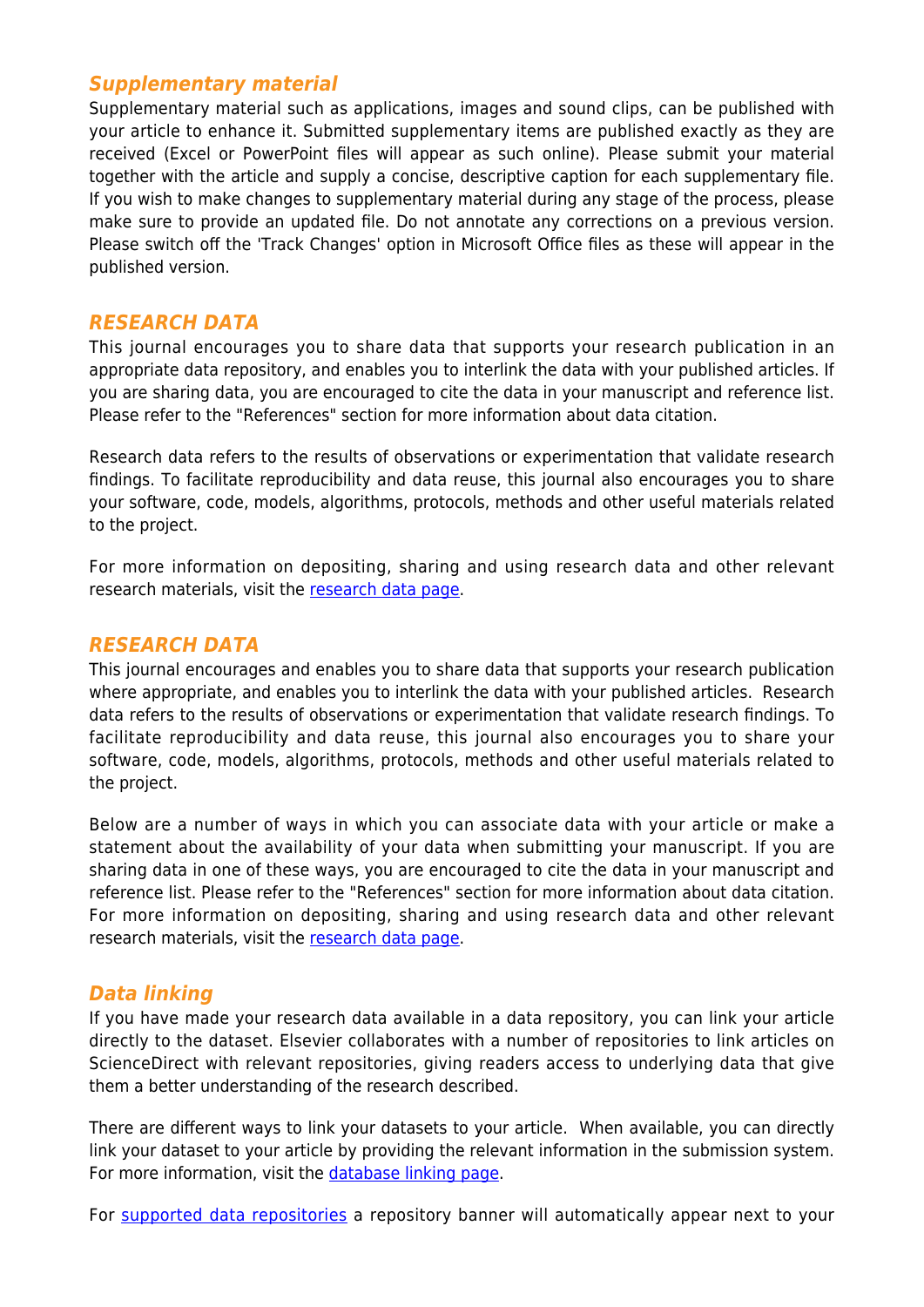published article on ScienceDirect.

In addition, you can link to relevant data or entities through identifiers within the text of your manuscript, using the following format: Database: xxxx (e.g., TAIR: AT1G01020; CCDC: 734053; PDB: 1XFN).

### Mendeley Data

This journal supports Mendeley Data, enabling you to deposit any research data (including raw and processed data, video, code, software, algorithms, protocols, and methods) associated with your manuscript in a free-to-use, open access repository. Before submitting your article, you can deposit the relevant datasets to Mendeley Data. Please include the DOI of the deposited dataset(s) in your main manuscript file. The datasets will be listed and directly accessible to readers next to your published article online.

For more information, visit the [Mendeley Data for journals page.](https://www.elsevier.com/authors/author-services/research-data/mendeley-data-for-journals)

### Data statement

To foster transparency, we encourage you to state the availability of your data in your submission. This may be a requirement of your funding body or institution. If your data is unavailable to access or unsuitable to post, you will have the opportunity to indicate why during the submission process, for example by stating that the research data is confidential. The statement will appear with your published article on ScienceDirect. For more information, visit the [Data Statement page.](https://www.elsevier.com/authors/tools-and-resources/research-data/data-statement)

# **AFTER ACCEPTANCE**

#### *Proofs*

One set of page proofs (as PDF files) will be sent by e-mail to the corresponding author (if we do not have an e-mail address then paper proofs will be sent by post) or a link will be provided in the e-mail so that authors can download the files themselves. To ensure a fast publication process of the article, we kindly ask authors to provide us with their proof corrections within two days. Elsevier now provides authors with PDF proofs which can be annotated; for this you will need to [download the free Adobe Reader](https://get.adobe.com/reader), version 9 (or higher). Instructions on how to annotate PDF files will accompany the proofs (also given online). The exact system requirements are given at the [Adobe site.](https://helpx.adobe.com/reader/system-requirements.html)

If you do not wish to use the PDF annotations function, you may list the corrections (including replies to the Query Form) and return them to Elsevier in an e-mail. Please list your corrections quoting line number. If, for any reason, this is not possible, then mark the corrections and any other comments (including replies to the Query Form) on a printout of your proof and scan the pages and return via e-mail. Please use this proof only for checking the typesetting, editing, completeness and correctness of the text, tables and figures. Significant changes to the article as accepted for publication will only be considered at this stage with permission from the Editor. We will do everything possible to get your article published quickly and accurately. It is important to ensure that all corrections are sent back to us in one communication: please check carefully before replying, as inclusion of any subsequent corrections cannot be guaranteed. Proofreading is solely your responsibility.

## *Offprints*

The corresponding author will, at no cost, receive a customized **Share Link** providing 50 days